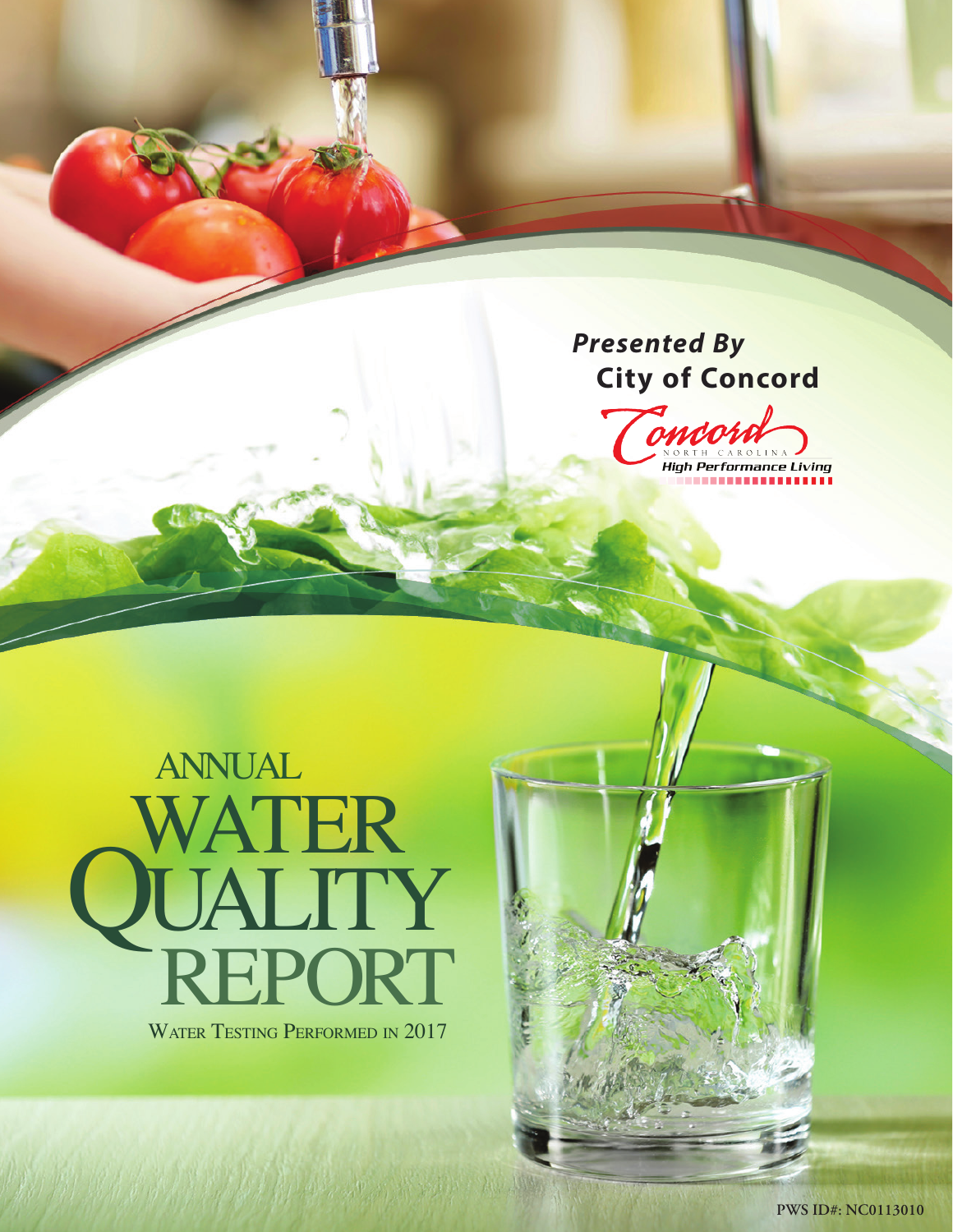## **Quality First**

Once again we are pleased to present our annual water quality report. As in years past, we are committed to delivering the best-quality drinking water possible. To that end, we remain vigilant in meeting the challenges of new regulations, source water protection, water conservation, and community outreach and education while continuing to serve the needs of all of our water users. Thank you for allowing us the opportunity to serve you and your family.

We encourage you to share your thoughts with us on the information contained in this report. After all, well-informed customers are our best allies.

For more information about this report, or for any questions relating to your drinking water, please call Rusty Campbell, Water Treatment Superintendent, at (704) 920-5337.

## **Level 1 Assessment Update**

Coliforms are bacteria that are naturally present<br>
in the environment and are used as an indicator that other, potentially harmful, waterborne pathogens may be present or that a potential pathway exists through which contamination may enter the drinking water distribution system. We found coliforms, indicating the need to look for potential problems in water treatment or distribution. When this occurs, we are required to conduct assessments to identify problems and to correct any problems that were found during these assessments.

During the past year, we were required to conduct one Level 1 assessment, which was completed. We were not required to take any corrective actions.

## **Important Health Information**

Some people may be more vulnerable to  $\bigcup$  contaminants in drinking water than the general population. Immunocompromised persons such as those with cancer undergoing chemotherapy, persons who have undergone organ transplants, those with HIV/AIDS or other immune system disorders, some elderly, and infants may be particularly at risk from infections. These people should seek advice about drinking water from their health care providers. The U.S. EPA/CDC (Centers for Disease Control and Prevention) guidelines on appropriate means to lessen the risk of infection by *Cryptosporidium* and other microbial contaminants are available from the Safe Drinking Water Hotline at (800) 426-4791 or [http://water.](http://water.epa.gov/drink/hotline) [epa.gov/drink/hotline](http://water.epa.gov/drink/hotline).

## **Substances That Could Be in Water**

To ensure that tap water is safe to drink, the U.S.<br>EPA prescribes regulations limiting the amount of certain contaminants in water provided by public water systems. U.S. Food and Drug Administration regulations establish limits for contaminants in bottled water that must provide the same protection for public health. Drinking water, including bottled water, may reasonably be expected to contain at least small amounts of some contaminants. The presence of these contaminants does not necessarily indicate that the water poses a health risk.

The sources of drinking water (both tap water and bottled water) include rivers, lakes, streams, ponds, reservoirs, springs, and wells. As water travels over the surface of the land or through the ground, it dissolves naturally occurring minerals, in some cases, radioactive material, and substances resulting from the presence of animals or from human activity. Substances that may be present in source water include:

Microbial Contaminants, such as viruses and bacteria, which may come from sewage treatment plants, septic systems, agricultural livestock operations, or wildlife; Inorganic Contaminants, such as salts and metals, which can be naturally occurring or may result from urban stormwater runoff, industrial or domestic wastewater discharges, oil and gas production, mining, or farming; Pesticides and Herbicides, which may come from a variety of sources such as agriculture, urban stormwater runoff, and residential uses; Organic Chemical Contaminants, including synthetic and volatile organic chemicals, which are by-products of industrial processes and petroleum production and may also come from gas stations, urban stormwater runoff, and septic systems; Radioactive Contaminants, which can be naturally occurring or may be the result of oil and gas production and mining activities.

For more information about contaminants and potential health effects, call the U.S. EPA's Safe Drinking Water Hotline at (800) 426-4791.

## **Community Participation**

**Y**ou are invited to participate in our public forum and<br>voice your concerns about your drinking water. The<br>Concernd City Council meets the second Thursday of Concord City Council meets the second Thursday of each month at 6 p.m., in the Council Chambers located at 35 Cabarrus Avenue W., Concord, NC.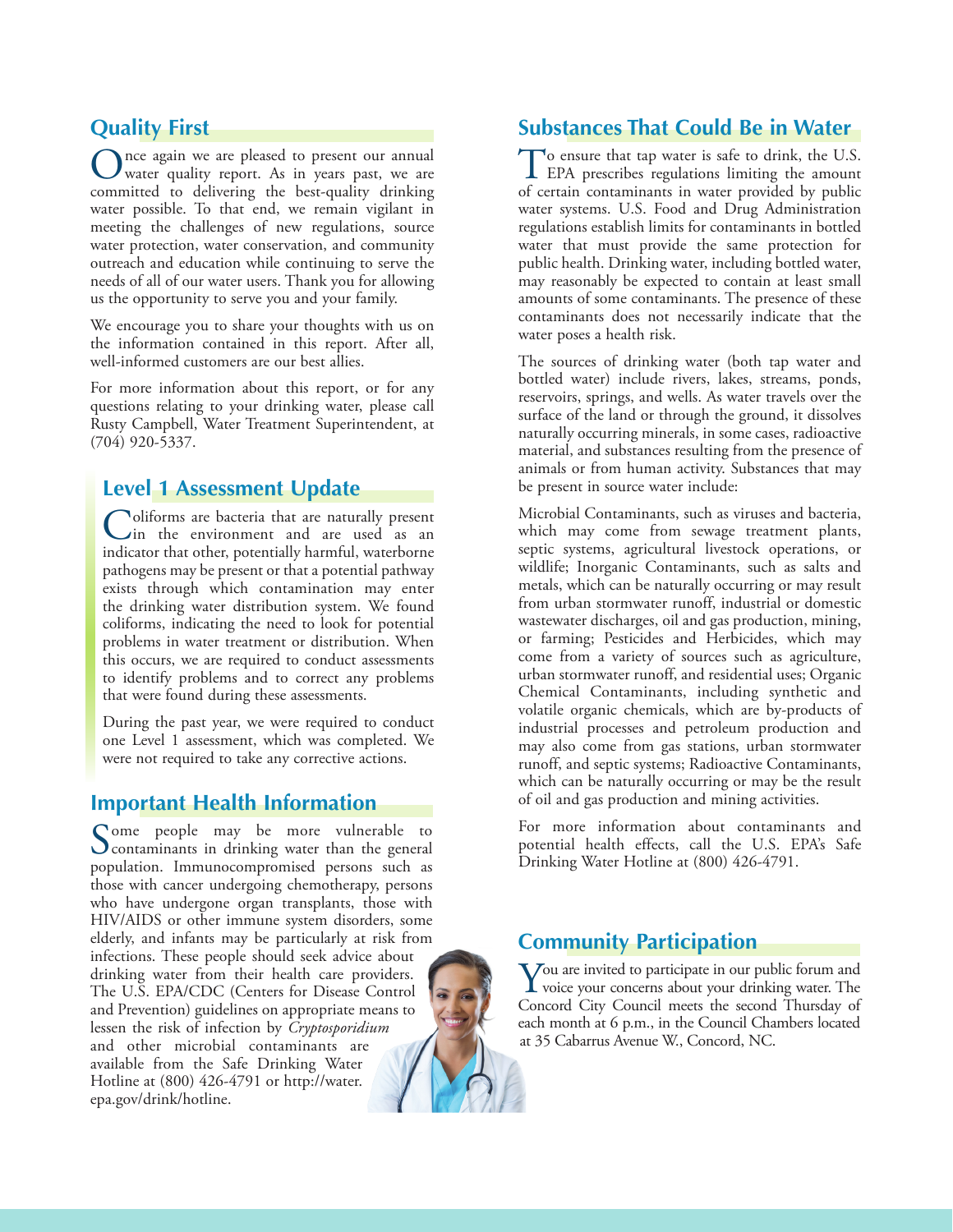## **Testing For Cryptosporidium**

To comply with the LT2 rule, the City of Concord<br>began collecting samples to test for *cryptosporidium* and *E. coli* in October 2015. The City of Albemarle collected *cryptosporidium* samples in 2016. The City of Kannapolis began collecting samples in October 2016. Samples were collected monthly from each raw water source. Here are the results:

#### **Concord** *cryptosporidium* **(in oocysts/L):**

| <b>RAW WATER SOURCE</b> | <b>AVERAGE RESULT</b> | <b>RANGE OF RESULTS</b> |
|-------------------------|-----------------------|-------------------------|
| Lake Don T. Howell      | ND.                   | ND.                     |
| Lake Fisher             | 0.007                 | $ND-0.087$              |
| Lake Concord            | 0.09                  | $ND-0.100$              |

#### **Kannapolis** *cryptosporidium***:**

*Cryptosporidium* was detected in only one raw water sample out of 36 raw water samples; the detection was found at Second Creek, at a level of 0.093 oocysts/L.

#### **Albemarle** *cryptosporidium***:**

No *Cryptosporidium* was detected.

#### *E. coli:*

The following averages and ranges were obtained from analyses of the following City of Concord and Kannapolis raw water sources (in MPN, colonies/100 mL of sample):

| <b>RAW WATER SOURCE</b>          | <b>AVERAGE</b><br><b>RESULT</b> | <b>RANGE OF</b><br><b>RESULTS</b> |
|----------------------------------|---------------------------------|-----------------------------------|
| Lake Don T. Howell (Concord)     | 2.6                             | $<1-13.2$                         |
| Lake Fisher (Concord)            | 9.0                             | $<1-33.1$                         |
| Lake Concord (Concord)           | 40.1                            | $2 - 304$                         |
| Kannapolis Lake (Kannapolis)     | 3.66                            | $ND-15$                           |
| <b>Coddle Creek</b> (Kannapolis) | 1,100.08                        | $2 - 9,590$                       |
| <b>Second Creek</b> (Kannapolis) | 8.463                           | 240-43,520                        |

## **Violation Information**

The City of Concord purchases water from the Cities of Kannapolis and Albemarle. Due to equipment failure, one of Kannapolis' individual filter turbidity meters failed to record data for approximately two days. The turbidity was monitored by operators and never went out of compliance. Equipment that should record the data did not function properly and was replaced. The City of Kannapolis is currently requesting funding to replace all of their aging turbidity meters, programmable logic controllers,

and other filter control apparatus in order to prevent this issue from occurring again.

On December 6, 2017, the City of Albemarle received a Notice of Violation for Lead and Copper sampling. The City of Albemarle did collect and analyze the required samples, but a significant



number of samples were collected outside of the specified collection period (June - September). Although the results of the analysis did not indicate issues with Lead and Copper, the results are invalid since the samples were collected outside of the time period specified by the rules. In response, the City of Albemarle issued a Public Notice of the violation. The City of Albemarle is also required to repeat the sampling event at all locations, which is scheduled for June - September, 2018.

As notified to the City of Concord's customers on 6/30/17, the City of Concord received a violation on 5/24/2017 for exceedance of the running annual average (RAA) for haloacetic acids at one sample site, location #B07, for samples collected during the second quarter of 2017. The second quarter RAA for location #B07 was 62.4 ppb. Samples were collected again during the following two quarters, and all locations were in compliance. Some people who drink water containing haloacetic acids in excess of the MCL over many years may have an increased risk of getting cancer.

## **Where Does My Water Come From?**

The City of Concord obtains water from six different sources. The City has two water treatment plants, which draw<br>water from three surface water reservoirs. The Coddle Creek Water Treatment Plant draws water from Lake Don Howell. The Hillgrove Water Treatment Plant draws water from Lake Concord, Lake Fisher, and Lake Don T. Howell. The City of Concord also purchases water from the City of Kannapolis and the City of Albemarle. For information on the quality of Kannapolis' water, contact Wilmer Melton, Director of Public Works, at (704) 920-4200. For information on the quality of Albemarle's water, contact Shaun Whitley at (704) 984-9657. Plans are underway to ensure that we have an adequate water supply. Additionally, the City of Concord can purchase water from the City of Charlotte. For information on the quality of Charlotte's water, contact Charlotte-Mecklenburg Utilities at (704) 391-5144.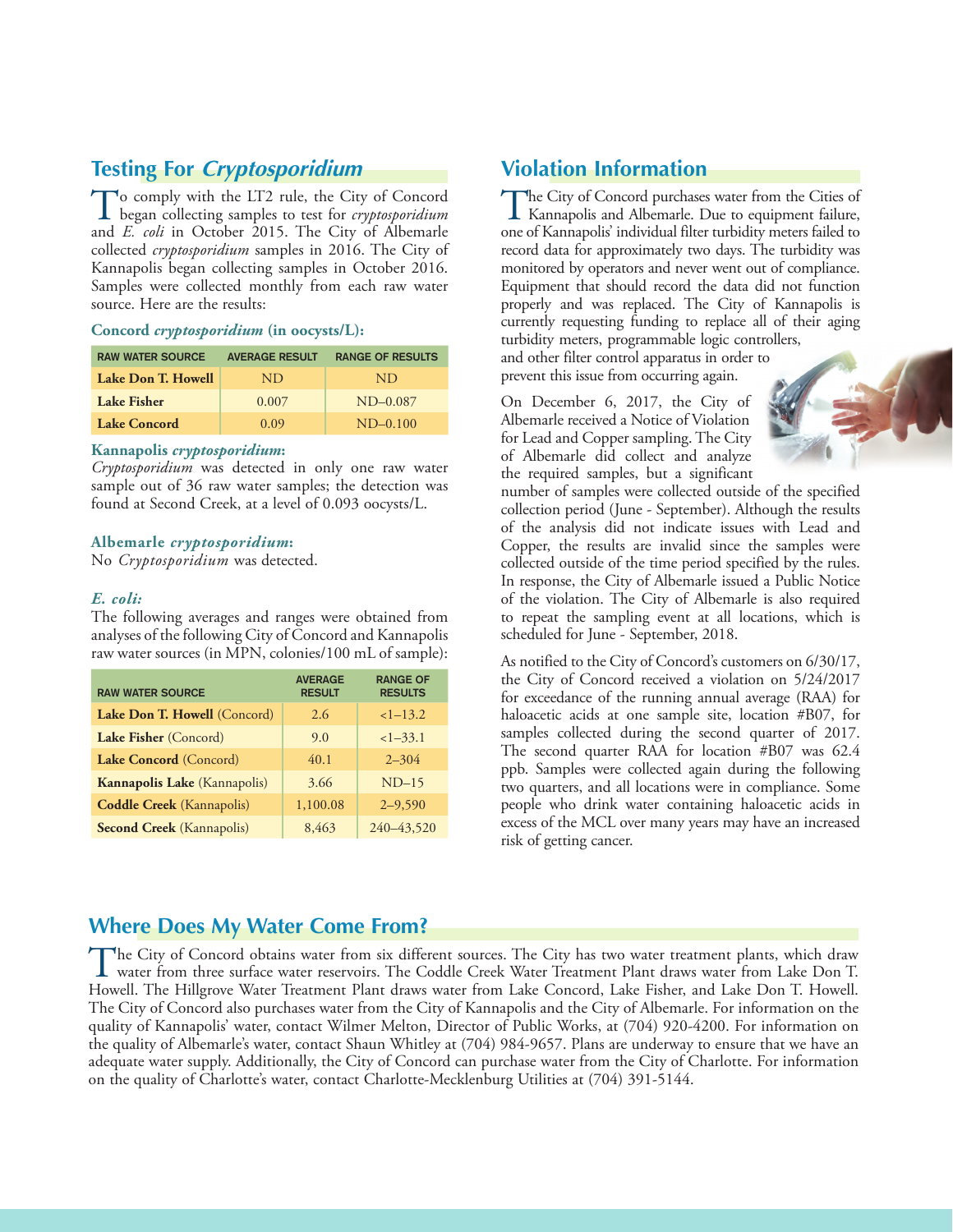## **Source Water Assessment Program (SWAP) Results**

The North Carolina Department of Environment and Natural Resources (DENR), Public Water Supply (PWS) Section, Source Water Assessment Program (SWAP), conducted assessments for all drinking (PWS) Section, Name Carolina Theo water sources across North Carolina. The purpose of the assessments was to determine the susceptibility of each drinking water source (well or surface water intake) to potential contaminant sources (PCSs). The results of the assessment are available in SWAP Reports that include maps, background information, and a relative susceptibility rating of higher, moderate or lower.

The relative susceptibility rating of each source for the cities of Concord, Kannapolis, and Albemarle was determined by combining the contaminant rating (number and location of PCSs within the assessment area) and the inherent vulnerability rating (i.e., characteristics or existing conditions of the well or watershed and its delineated assessment area). The assessment findings are summarized in this table:

| <b>SUSCEPTIBILITY OF SOURCES TO PCSS</b> |                             |                         |
|------------------------------------------|-----------------------------|-------------------------|
| <b>SOURCE NAME</b>                       | <b>SUSCEPTBILITY RATING</b> | <b>SWAP REPORT DATE</b> |
| Lake Fisher/Coldwater Creek (Concord)    | Moderate                    | September 1, 2017       |
| Lake Concord/Coldwater Creek (Concord)   | Moderate                    | September 1, 2017       |
| Lake Don T. Howell (Concord)             | Moderate                    | September 1, 2017       |
| Kannapolis Lake (Kannapolis)             | Moderate                    | July 12, 2017           |
| Second Creek/Back Creek (Kannapolis)     | Moderate                    | July 12, 2017           |
| Tuckertown Reservoir (Albemarle)         | Moderate                    | September 1, 2017       |
| Narrows Reservoir/Badin Lake (Albemarle) | Moderate                    | September 1, 2017       |

The complete SWAP Report for the city of Concord may be viewed on the Web at [https://www.ncwater.org/](https://www.ncwater.org/files/swap/SWAP_Reports/0113010_9_1_2017_85_11.pdf) [files/swap/SWAP\\_Reports/0113010\\_9\\_1\\_2017\\_85\\_11.pdf.](https://www.ncwater.org/files/swap/SWAP_Reports/0113010_9_1_2017_85_11.pdf)

The complete SWAP report for the City of Kannapolis may be viewed at [https://www.ncwater.org/files/](https://www.ncwater.org/files/swap/SWAP_Reports/0180065_7_12_2017_85_11.pdf) [swap/SWAP\\_Reports/0180065\\_7\\_12\\_2017\\_85\\_11.pdf](https://www.ncwater.org/files/swap/SWAP_Reports/0180065_7_12_2017_85_11.pdf).

The complete SWAP report for the City of Albemarle may be viewed at [https://www.ncwater.org/files/swap/](https://www.ncwater.org/files/swap/SWAP_Reports/0184010_9_1_2017_17_22.pdf) [SWAP\\_Reports/0184010\\_9\\_1\\_2017\\_17\\_22.pdf.](https://www.ncwater.org/files/swap/SWAP_Reports/0184010_9_1_2017_17_22.pdf)

Please note that because SWAP results and reports are periodically updated by the PWS Section, the results available on these Web sites may differ from the results that were available at the time this consumer confidence report was prepared. If you have any questions about the SWAP Report, please contact the Source Water Assessment staff by phone at (919) 715-2633.

A susceptibility rating of higher does not imply poor water quality, but rather the system's potential to become contaminated by PCSs in the assessment area.

## **Lead in Home Plumbing**

If present, elevated levels of lead can cause serious health problems, especially for pregnant women and young children.<br>Lead in drinking water is primarily from materials and components associated with service lines and h f present, elevated levels of lead can cause serious health problems, especially for pregnant women and young children. are responsible for providing high-quality drinking water, but we cannot control the variety of materials used in plumbing components. When your water has been sitting for several hours, you can minimize the potential for lead exposure by flushing your tap for 30 seconds to 2 minutes before using water for drinking or cooking. If you are concerned about lead in your water, you may wish to have your water tested. Information on lead in drinking water, testing methods, and steps you can take to minimize exposure is available from the Safe Drinking Water Hotline or at [www.epa.gov/lead](http://www.epa.gov/lead).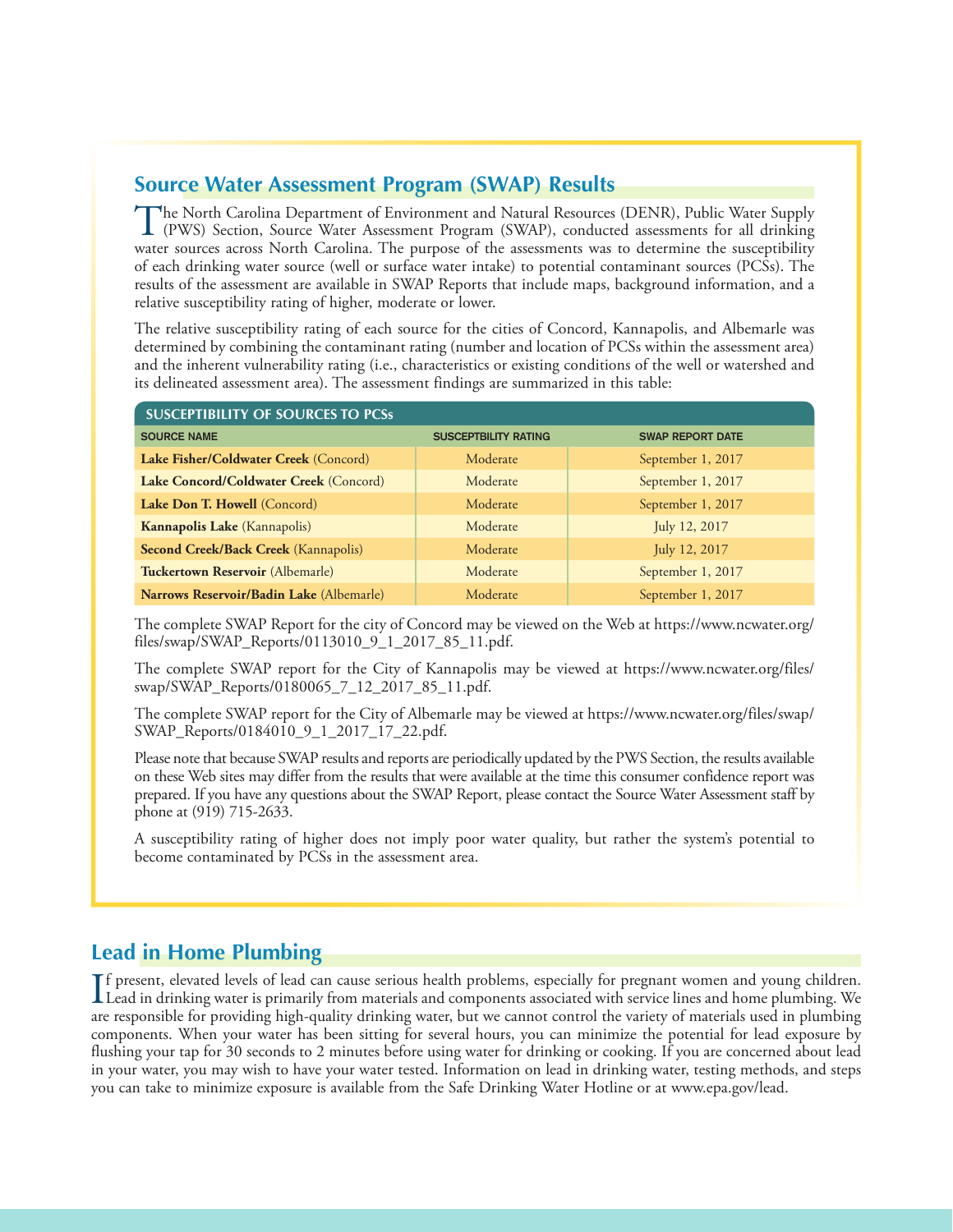## **Test Results**

Our water is monitored for many different kinds of substances on a very strict sampling schedule. The information in the data tables shows only those substances that were detected between<br>January 1 and December 31, 2017. R maximum allowed levels. The state recommends monitoring for certain substances less often than once per year because the concentrations of these substances do not change frequently. In these cases, the most recent sample data are included, along with the year in which the sample was taken.

We participated in the 3rd stage of the U.S. EPA's Unregulated Contaminant Monitoring Rule (UCMR3) program by performing additional tests on our drinking water. UCMR3 benefits the environment and public health by providing the EPA with data on the occurrence of contaminants suspected to be in drinking water, in order to determine if the EPA needs to introduce new regulatory standards to improve drinking water quality. Contact us for more information on this program.

| <b>REGULATED SUBSTANCES</b>                                                 |                               |                                                  |                        |                                  |                                     |                                  |                            |                                  |                            |                                  |                            |                                  |                          |                  |                                                                                                                                            |
|-----------------------------------------------------------------------------|-------------------------------|--------------------------------------------------|------------------------|----------------------------------|-------------------------------------|----------------------------------|----------------------------|----------------------------------|----------------------------|----------------------------------|----------------------------|----------------------------------|--------------------------|------------------|--------------------------------------------------------------------------------------------------------------------------------------------|
|                                                                             |                               |                                                  |                        | <b>City of Concord</b>           |                                     |                                  | <b>Hillgrove WTP</b>       |                                  | <b>Coddle Creek WTP</b>    | <b>City of Albemarle</b>         |                            | <b>City of Kannapolis</b>        |                          |                  |                                                                                                                                            |
| <b>SUBSTANCE</b><br>(UNIT OF MEASURE)                                       | <b>YEAR</b><br><b>SAMPLED</b> | <b>MCL</b><br>[MRDL]                             | <b>MCLG</b><br>[MRDLG] | <b>AMOUNT</b><br><b>DETECTED</b> | <b>RANGE</b><br>LOW-<br><b>HIGH</b> | <b>AMOUNT</b><br><b>DETECTED</b> | <b>RANGE</b><br>LOW-HIGH   | <b>AMOUNT</b><br><b>DETECTED</b> | <b>RANGE</b><br>LOW-HIGH   | <b>AMOUNT</b><br><b>DETECTED</b> | <b>RANGE</b><br>LOW-HIGH   | <b>AMOUNT</b><br><b>DETECTED</b> | <b>RANGE</b><br>LOW-HIGH | <b>VIOLATION</b> | <b>TYPICAL SOURCE</b>                                                                                                                      |
| Atrazine (ppb)                                                              | 2017                          | $\overline{3}$                                   | $\overline{3}$         | <b>NA</b>                        | <b>NA</b>                           | <b>NA</b>                        | <b>NA</b>                  | <b>NA</b>                        | <b>NA</b>                  | <b>ND</b>                        | <b>NA</b>                  | 0.44                             | $ND-0.440$               | No               | Runoff from<br>herbicide used on<br>row crops                                                                                              |
| Chlorine (ppm)                                                              | 2017                          | $[4]$                                            | $[4]$                  | 1.00                             | $0.20 -$<br>1.98                    | <b>NA</b>                        | <b>NA</b>                  | <b>NA</b>                        | <b>NA</b>                  | 1.76                             | $0.24 - 1.76$              | 0.92                             | $0.20 - 1.59$            | No               | Water additive used<br>to control microbes                                                                                                 |
| Fluoride (ppm)                                                              | 2017                          | $\overline{4}$                                   | $\overline{4}$         | <b>NA</b>                        | <b>NA</b>                           | 0.50                             | <b>NA</b>                  | 0.70                             | <b>NA</b>                  | 0.64                             | $0.12 - 0.64$              | 0.16                             | NA                       | N <sub>o</sub>   | Erosion of natural<br>deposits; Water<br>additive that<br>promotes strong<br>teeth; Discharge<br>from fertilizer and<br>aluminum factories |
| <b>Haloacetic Acids</b><br>[HAA] (ppb)                                      | 2017                          | 60                                               | <b>NA</b>              | 62.4                             | $18.2 -$<br>72                      | <b>NA</b>                        | <b>NA</b>                  | <b>NA</b>                        | <b>NA</b>                  | 40                               | $21 - 57$                  | 47                               | $26.5 - 54.0$            | Yes              | By-product of<br>drinking water<br>disinfection                                                                                            |
| <b>TTHMs</b> [Total<br>Trihalomethanes] <sup>1</sup><br>(ppb)               | 2017                          | 80                                               | <b>NA</b>              | 72                               | $23.9-$<br>108.7                    | <b>NA</b>                        | <b>NA</b>                  | <b>NA</b>                        | <b>NA</b>                  | 48                               | $14 - 83$                  | 67                               | $14.4 - 110.7$           | No               | By-product of<br>drinking water<br>disinfection                                                                                            |
| <b>Total Coliform</b><br><b>Bacteria</b><br>(% positive)<br>samples)        | 2017                          | <b>TT</b>                                        | <b>NA</b>              | $8\,$                            | <b>NA</b>                           | NA                               | <b>NA</b>                  | <b>NA</b>                        | <b>NA</b>                  | $\boldsymbol{0}$                 | NA                         | 2 <sup>2</sup>                   | NA                       | N <sub>o</sub>   | Naturally present<br>in the environment                                                                                                    |
| <b>Total Organic</b><br>Carbon [TOC] <sup>3</sup><br>(removal ratio)        | 2017                          | <b>TT</b>                                        | <b>NA</b>              | <b>NA</b>                        | <b>NA</b>                           | $1.24^{4}$                       | $1.06 - 1.41$ <sup>4</sup> | 1.25 <sup>4</sup>                | $1.09 - 1.34$ <sup>4</sup> | $1.45^{\circ}$                   | $1.28 - 1.58$ <sup>5</sup> | $1.20^{4}$                       | $1.03 - 1.394$           | N <sub>o</sub>   | Naturally present<br>in the environment                                                                                                    |
| Turbidity <sup>6</sup> (NTU)                                                | 2017                          | $TT = 1$<br><b>NTU</b>                           | <b>NA</b>              | <b>NA</b>                        | <b>NA</b>                           | 0.12                             | $0.05 - 0.12$              | 0.12                             | $0.05 - 0.12$              | 0.34                             | $0.069 - 0.34$             | 0.098                            | $0.035 - 0.098$          | No               | Soil runoff                                                                                                                                |
| <b>Turbidity</b> (Lowest<br>monthly percent<br>of samples meeting<br>limit) | 2017                          | $TT =$<br>95% of<br>samples<br>meet the<br>limit | NA                     | <b>NA</b>                        | <b>NA</b>                           | 100                              | <b>NA</b>                  | 100                              | <b>NA</b>                  | 99                               | <b>NA</b>                  | 100                              | <b>NA</b>                | No               | Soil runoff                                                                                                                                |